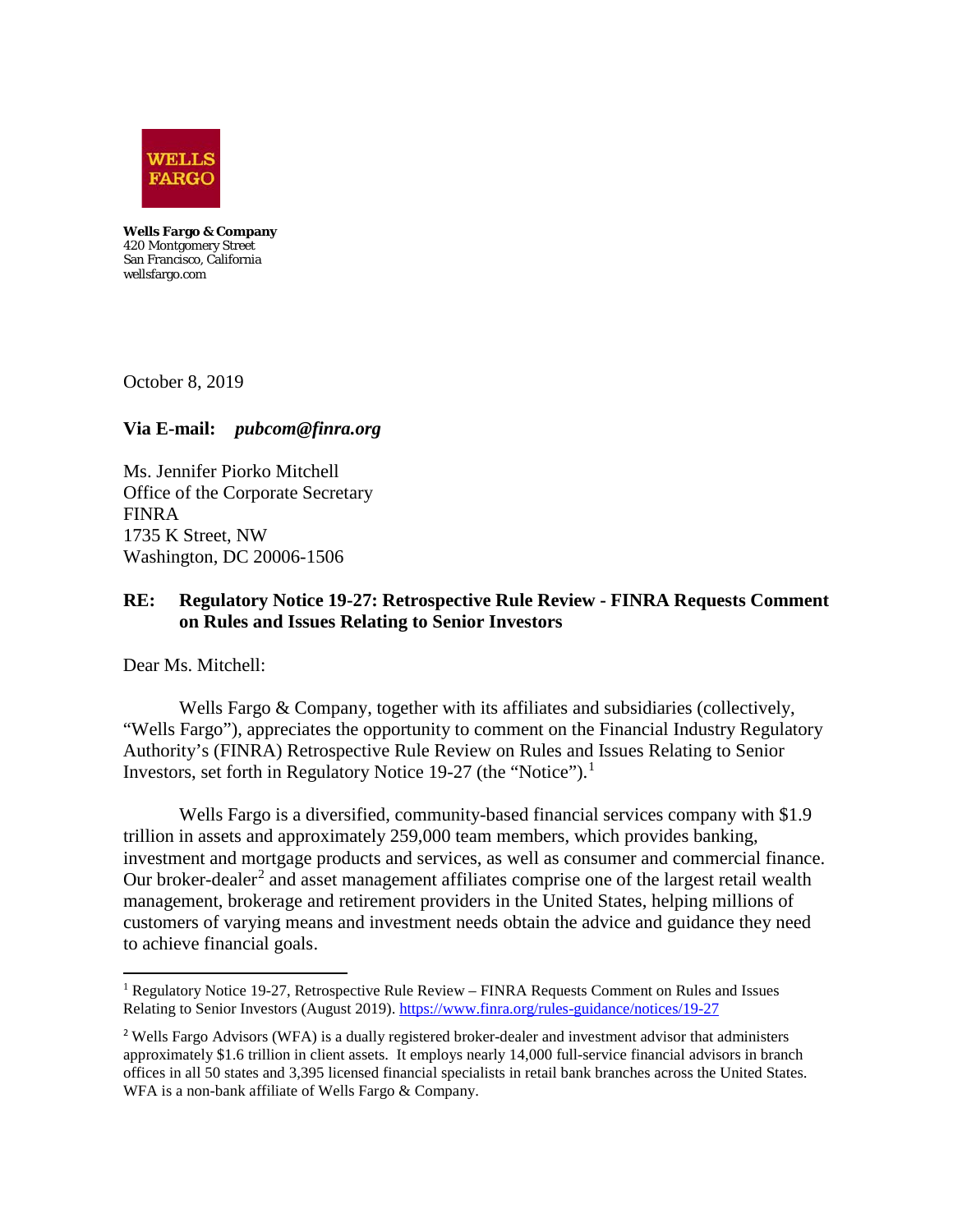### **I. BACKGROUND**

In August of 2019, FINRA issued the Notice to assess the effectiveness and efficiency of its rules and administrative processes that help protect senior investors from financial exploitation. FINRA is interested in whether additional tools, guidance or changes to FINRA rules or administrative processes are appropriate to further address suspected financial exploitation and other circumstances of financial vulnerability for senior investors.

### **II. DISCUSSION**

Wells Fargo supports FINRA's review of the effectiveness of its current rules and processes that help protect senior investors and its interest in seeking additional guidance on addressing suspected financial exploitation. We offer the following comments and suggestions to questions raised by FINRA in the Notice:

# **A. FINRA Should Extend the Safe Harbor in Rule 2165 to Apply to Transactions in Securities**

Currently, the safe harbor under FINRA Rule 2165 allows a member to place a temporary hold on a disbursement of funds or securities from the account of a specified adult if the member reasonably believes that financial exploitation of the specified adult has or will occur. In the Notice, FINRA asks if the safe harbor provided by Rule 2165 should be expanded to allow a temporary hold to be placed on a transaction in securities.

Wells Fargo supports extending the application of the Rule 2165 safe harbor to securities transactions, believing such an extension would further assist in protecting the financial vulnerability of senior investors. Senior investors suffer financial exploitation when their account is liquidated under fraudulent circumstances, even if the assets in the account are not subsequently disbursed, as the sale of long-held assets could trigger adverse and unwanted tax consequences. The extension of Rule 2165 to cover transactions would provide additional protection for investors.

FINRA further questions how changes in securities pricing should be addressed if Rule 2165 were expanded to include securities transactions. Wells Fargo believes that changes in security prices during a hold do not need to be addressed by FINRA because the variables and timing involved in such a calculation make it difficult to accurately determine subsequent customer gains and losses due to security price fluctuations during the hold. In general, Wells Fargo believes that the harm and cost of financial exploitation to senior investors outweighs the potential losses that could occur due to market movement.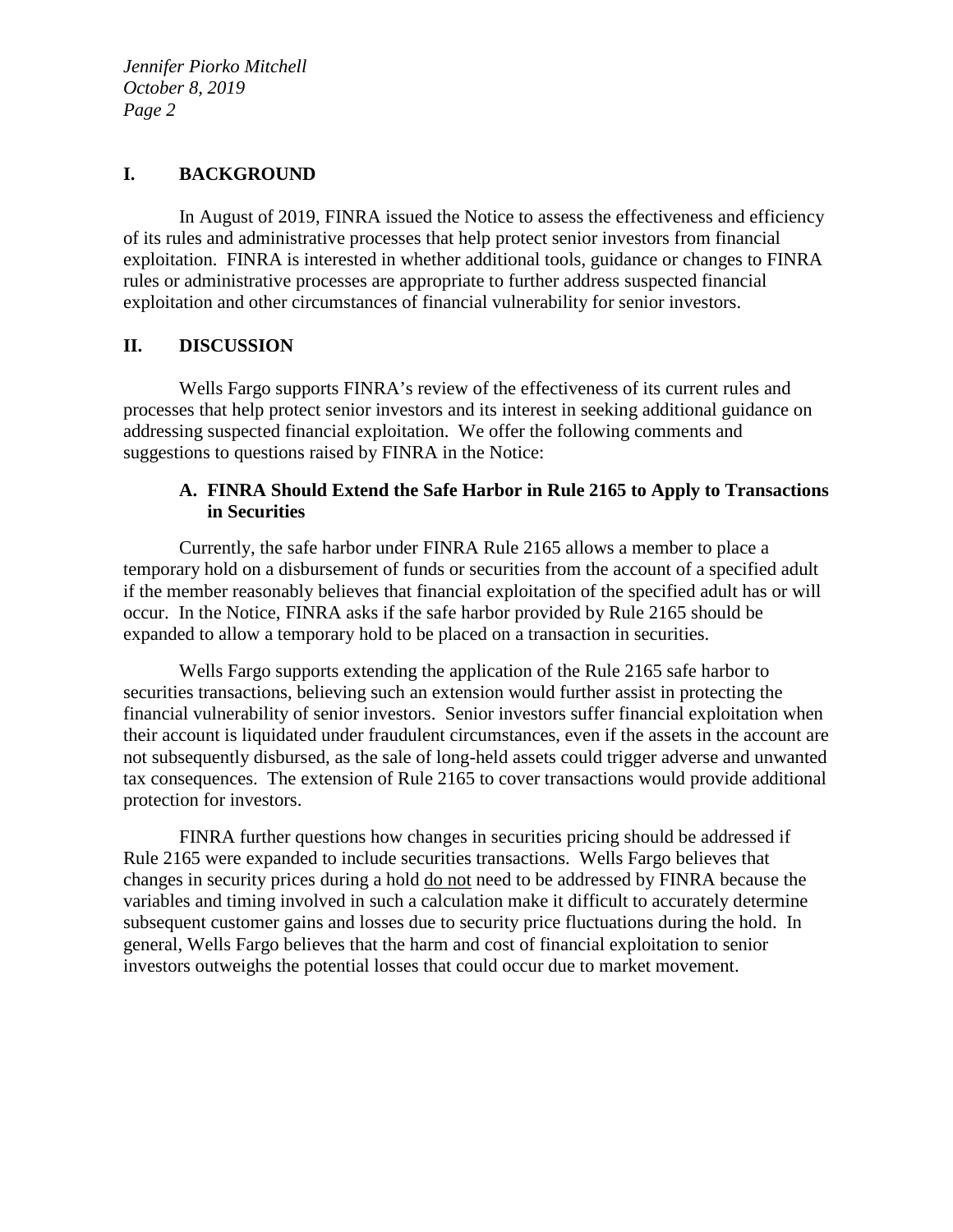# **B. FINRA Should Extend the Safe Harbor in Rule 2165, Irrespective of Whether There Is Evidence the Customer May Be the Victim of Financial Exploitation by a Third Party**

Wells Fargo believes the Rule 2165 safe harbor should be extended to apply where there is a reasonable belief that the customer has an impairment that renders the individual unable to protect his or her own interests, irrespective of whether there is evidence the customer may be the victim of financial exploitation by a third party. Many are now asking that financial firms create programs to work with individuals with Alzheimer's, mental challenges or other impairments. A hold could be the beginning of the conversation on how a client can continue to have a financial relationship with a firm that increases protections from financial abuse, while respecting the client's dignity and autonomy.

Due to the aging population of baby-boomer era customers, the number of individuals potentially suffering from impairments that render them unable to protect their own interests is increasing. Accordingly, Wells Fargo recommends that FINRA create a working group to outline possible solutions on how firms can best handle and work with those customers, and Wells Fargo would welcome the opportunity to participate in such an effort.

# **C. FINRA Should Extend the Temporary Hold Period in the Rule along with Creating Additional Mechanisms to Obtain Further Extensions of the Temporary Hold Period**

Wells Fargo believes the temporary hold period should be extended to 60 calendar days. With many state and local agencies underfunded and understaffed, the current temporary hold period of 25 days is too short to allow the agencies sufficient time to conduct necessary review and investigation of financial exploitation claims. An extension of the temporary hold period to 60 calendar days would provide applicable state and local agencies valuable time to better assess and act in response to claims of financial exploitation. In the alternative to the 60 calendar day temporary hold period, Wells Fargo would support extending the period of time of a temporary hold to be consistent with the average length of time it would take Adult Protective Services to investigate a case of financial exploitation. Similarly, permitting firms to extend a temporary hold if they have knowledge of a state agency's ongoing investigation would give them a simple tool to protect their clients from financial exploitation.

Additionally, FINRA should consider amending Rule 2165 to establish a process that allows the firm that initiated the hold to petition FINRA to delay the requested disbursement or transaction beyond 60 calendar days. Although FINRA members are present in all 50 states, the state protections afforded elder clients vary. Permitting firms to ask FINRA to allow them to continue a delay would provide a clear, consistent approach to, and a uniform standard for, seeking this relief, which would improve their ability to protect vulnerable adults fully in situations of potential elder financial abuse.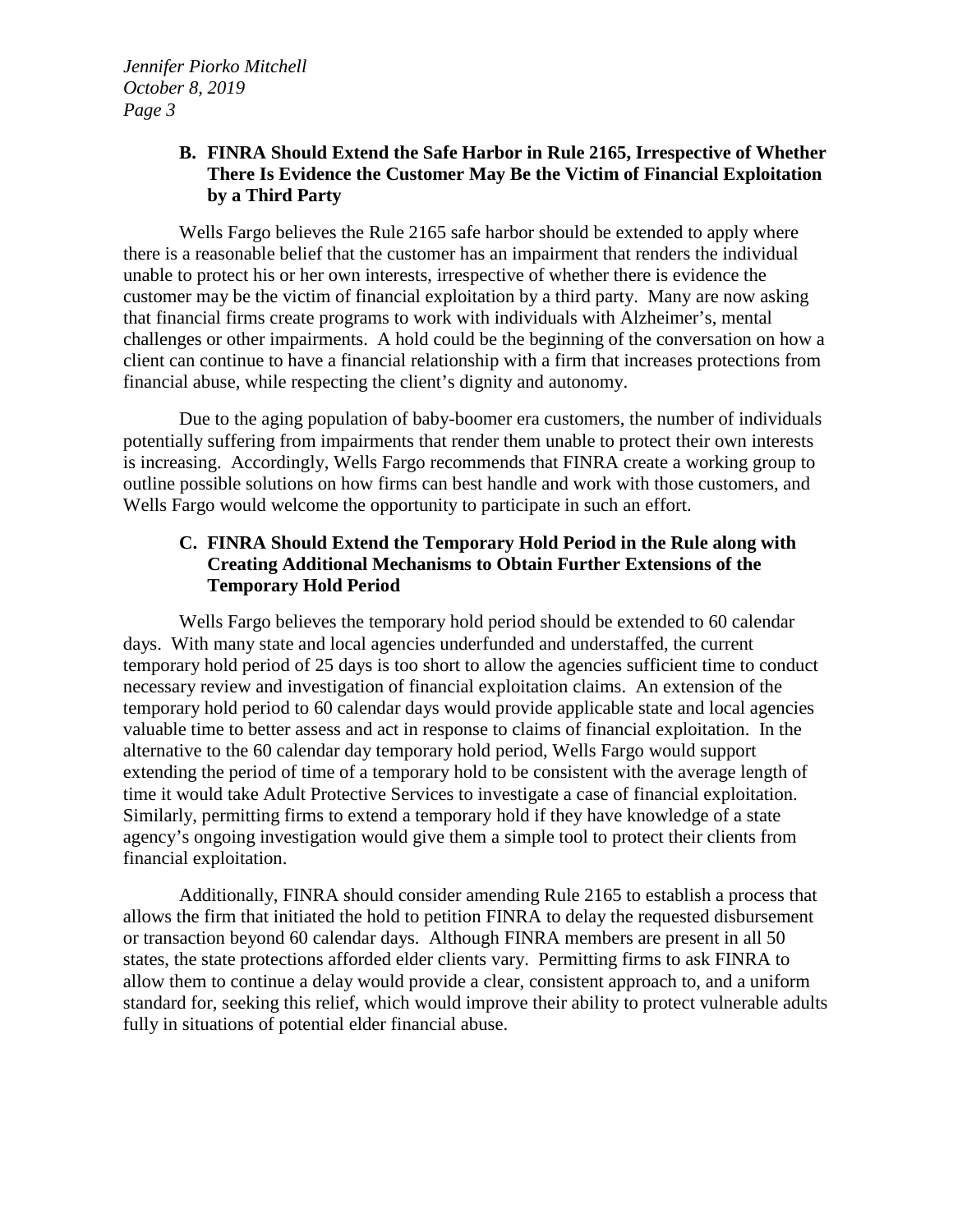### **D. FINRA Should Develop a Rule 2165-Related Problem Code For Reporting**

Wells Fargo supports FINRA having a dedicated problem code for use in reporting per Rule 4530, and the issuance of additional guidance on how to handle complaints related to temporary holds and their reporting on Forms U4 and U5.

## **E. FINRA Should Allow Firms the Ability to Make Routine Maintenance Transactions for Vulnerable Seniors**

There is a very fast-growing senior population, a large number of whom live alone. Many of these seniors have no close relatives or family members to assist in transacting business with their brokerage firm should they lose capacity. When a customer loses capacity, firms should place a hold on the account to prevent further activity. The challenge arises where account maintenance trades need to take place and there is no one to authorize such action. FINRA should consider creating a mechanism for firms in those situations, with advance notice to FINRA, to make routine account maintenance transactions.

Otherwise, in a clearly declining stock, a brokerage firm would have to watch the holdings go to zero simply because there is no apparatus for substituted decision making for the person lacking capacity. Another approach might be for FINRA to create a "Vulnerable Adult Account Maintenance Department" where a firm could take instructions from FINRA personnel in these extreme circumstances.

# **F. FINRA Should Create a Safe Harbor Allowing Firms to Share Information on Senior/Vulnerable Customers**

Wells Fargo would like FINRA to explore creating a safe harbor to permit firms to share information with other firms as it relates to senior/vulnerable customers whom the firm believes may be subject to financial abuse. We believe firms would benefit from clear guidance from FINRA about what information can be shared between firms, specifically information one firm has about a vulnerable customer which can be provided to other firms to better protect the vulnerable customer from financial exploitation.

# **G. FINRA Should Explore Ways to More Easily Allow Firms to Stop an ACAT Where Customer Exploitation may be Occurring**

Wells Fargo has experienced difficulty in the process of stopping an ACAT, once started, due to suspicion of customer exploitation, and requests that FINRA explore ways to ease the ability of firms to stop an ACAT where exploitation is present or suspected.